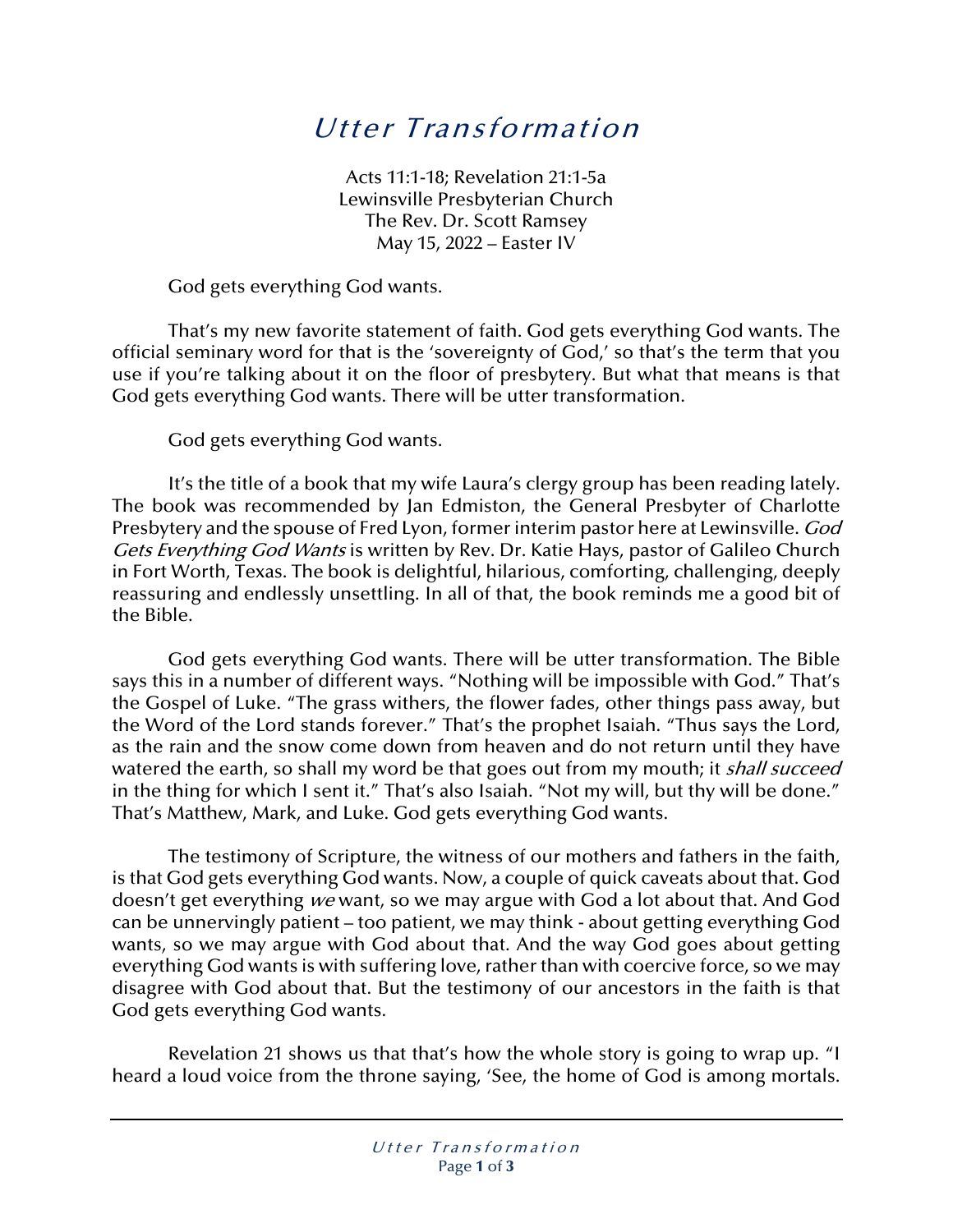He will dwell with them as their God; they will be his peoples, and God himself will be with them; he will wipe every tear from their eyes. Death will be no more; mourning and crying and pain will be no more, for the first things have passed away." Death, mourning, and pain are not what God wants. That's why they will be no more. Those who are causing these things to happen will be stopped. God gets everything God wants. There will be utter transformation.

And God does not wait until the end of time for renewal to happen. It happens all along the way. It doesn't happen completely, but it happens in ways that let you know that God is making it happen. Acts 10 and 11 are quickly becoming 2 of my favorite chapters in the Bible. These two chapters tell the story of how non-Jews like us became included in the covenant people of God. That's because God wants everyone to be included. God doesn't like it when people are left out.

In these two chapters, we get to witness utter transformation taking place. We get to witness, in very-close-to-real-time, a group of people, who were pretty sure they knew what God wanted, coming to realize that their understanding of God was way too small. At the beginning of chapter 11, we are told that the Very Religious People in Jerusalem got wind that the apostle Peter was eating with some Gentiles in the city of Joppa, so they summon him to Jerusalem for what might be called an "after-action accounting." The Very Religious People liked things the way they were, with 'those people' kept outside. But the way things were was not the way God wanted. And God gets everything God wants.

Now, notice that they're not upset about the fact that Peter was baptizing Gentiles; they're upset that he was eating and keeping table fellowship with them. It's as if they're saying to him, "You know we don't associate with people like that." And then Peter, bless his heart, Peter who could be so hard-headed at times, walks them through it, the text says, step by step. After he finishes, we get my favorite line in the whole story. The text says that "When they heard all of this, they were silenced." Imagine that. A group of religious leaders, silenced. When God gets what God wants, it'll do that. These religious leaders can feel the earth shifting right under their feet, as the Gentiles, the outsiders, the ones who are not like them, are brought inside, brought into the covenant family. Utter transformation. God gets everything God wants.

"The one who was seated on the throne said, 'See, I am making all things new.'" The Spirit of God is making all things new, because that is what the Spirit of God does. And what we must understand is that God's newness-making did not stop with the early church. The Spirit of God is making all things new right now, as we speak. You and I are living through a time of massive turbulence. A time of breathtaking polarization. A time when meanness, injustice towards the poor, racial hostility, religious division, economic unfairness, these things are happening in heartbreaking ways. Our time is not for the faint of heart. But do not be mistaken, my friends. God gets everything God wants. "Mourning and crying and pain will be no more." In the